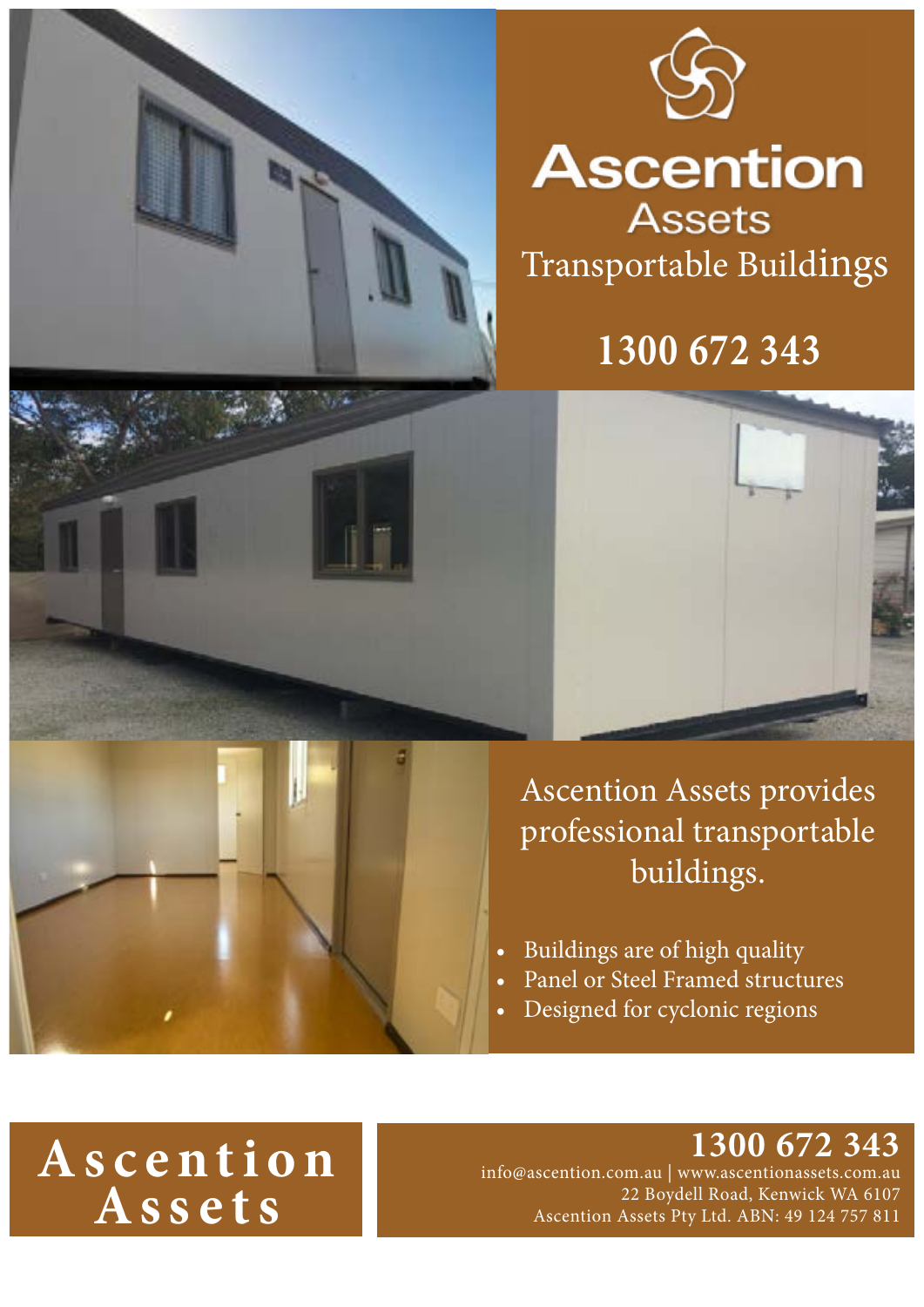# **A s c e n t i o n Assets**

### **1300 672 343**

info@ascention.com.au | www.ascentionassets.com.au 22 Boydell Road, Kenwick WA 6107 Ascention Assets Pty Ltd. ABN: 49 124 757 811

### **Second-hand Transportables For Sale**

9439

### Second-hand Transportable Building

Please note: Depending on stock availaibity at the time, second-hand buildings pictured may differ in appearance, photos supplied are for display purposes only. To see what's available in current stock please contact us on 1300 672 343

- Used Condition
- Power points
- Internal fluro lights • Building Sold 'as is where is'
- Furniture and A/Cs Excluded

First Aid Room

\$POA\*







- **Transportable**
- Temporary or Permanent
- Easy installation
- Mine Sites
- Construction Sites
- **Events**

\*Excludes delivery, installation costs, shire approvals

12x3m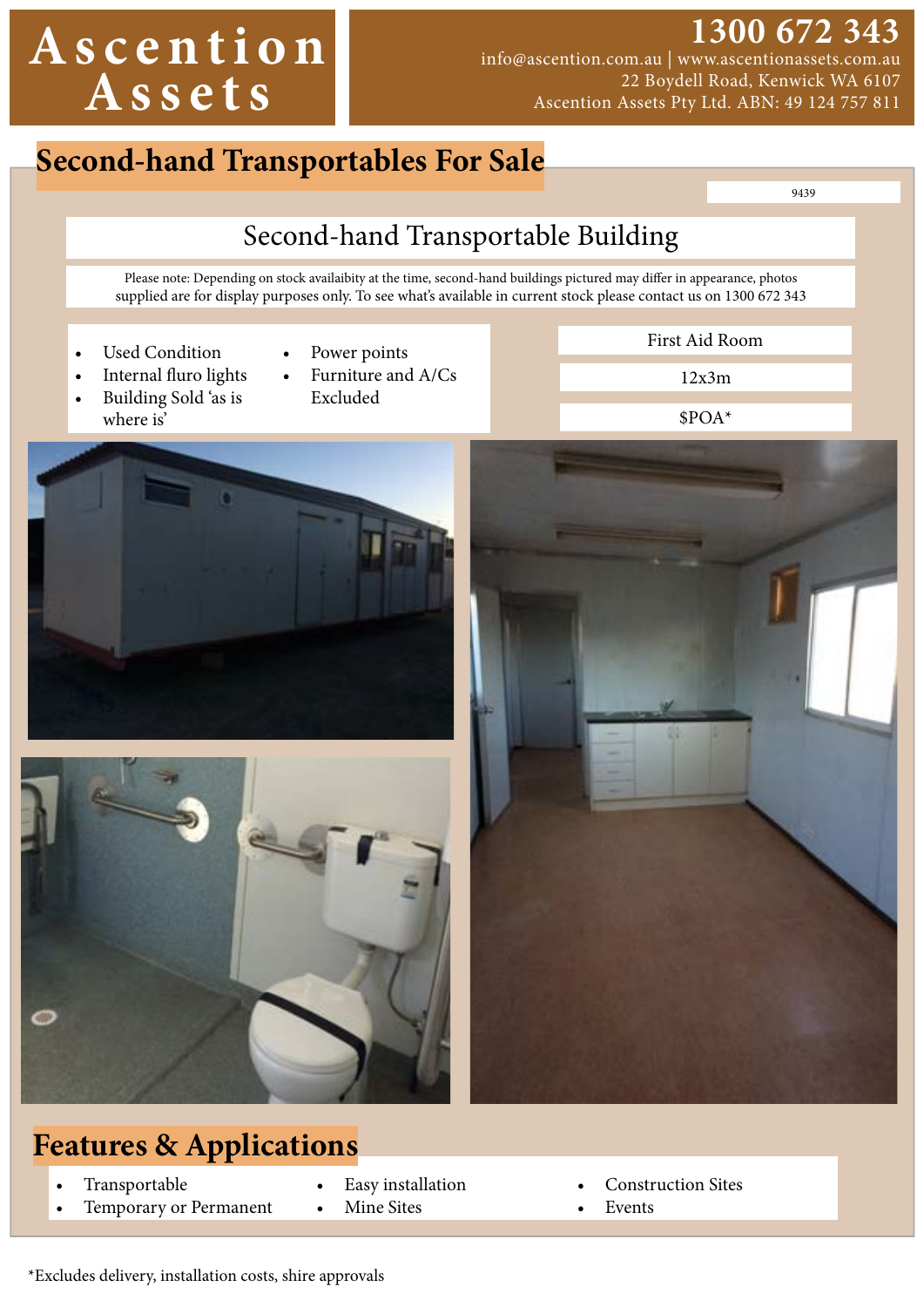## **A s c e n t i o n Assets**

**1300 672 343**  info@ascention.com.au | www.ascentionassets.com.au 22 Boydell Road, Kenwick WA 6107 Ascention Assets Pty Ltd. ABN: 49 124 757 811

**Second-hand Transportables For Sale** 

9439

### Second-hand Transportable Building

Please note: Depending on stock availaibity at the time, second-hand buildings pictured may differ in appearance, photos supplied are for display purposes only. To see what's available in current stock please contact us on 1300 672 343



#### **Features & Applications**

- **Transportable**
- Temporary or Permanent
- Easy installation
- Mine Sites
- Construction Sites
- **Events**

\*Excludes delivery, installation costs, shire approvals